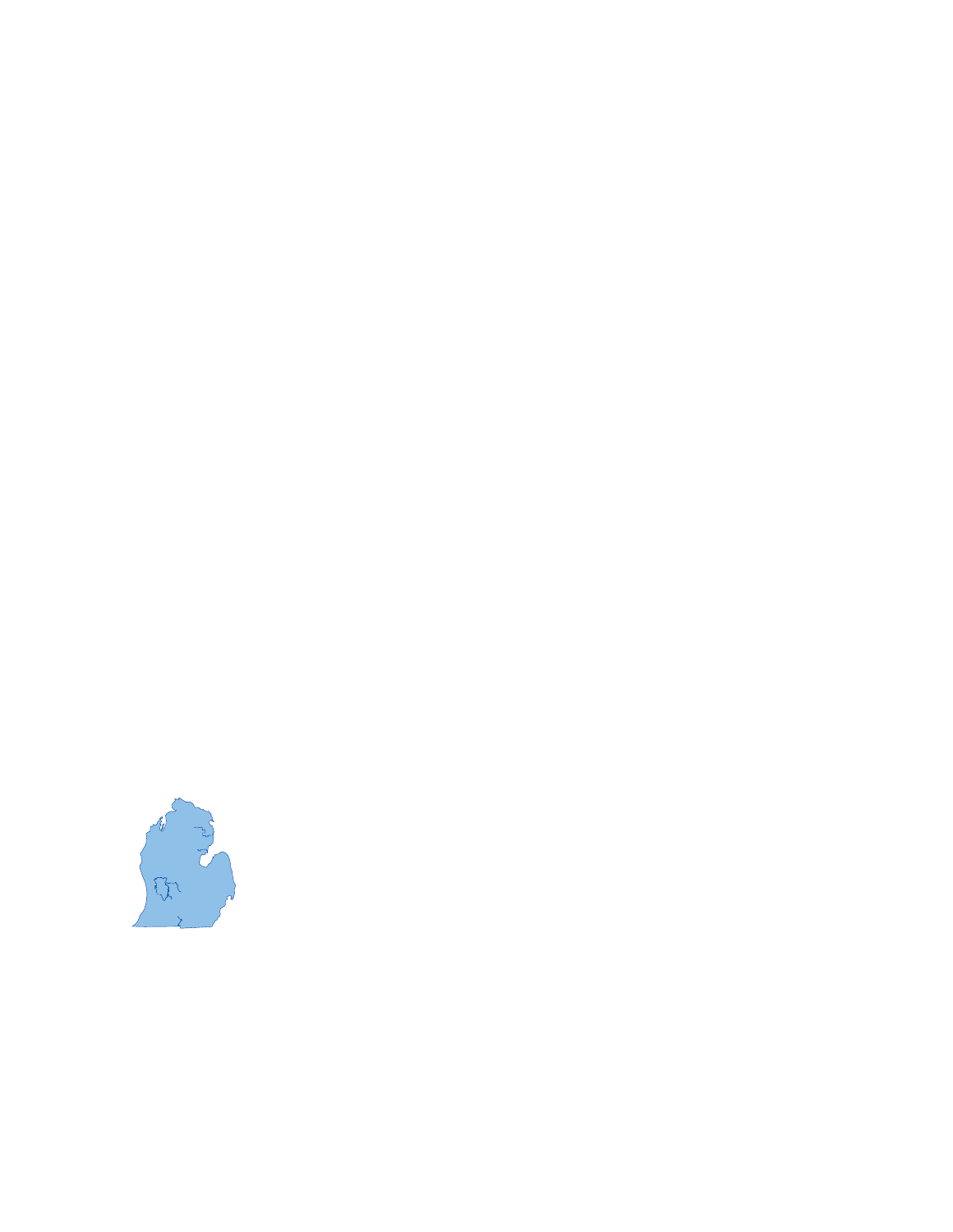specifically Spencer Kagan's cooperative learning structures and Robert Marzano's teacher evaluation and instructional essentials models. Dr. Kagan's work is designed to increase student motivation and engagement by the effective, structured use of cooperative learning. Dr. Marzano's research has identified ways in which teacher assessment is connected with student performance. These three initiatives actually support and reinforce each other in Kingsley, where they are becoming part of a normal routine rather than viewed as three distinct initiatives.

**NOTE: To learn more about Vaughn White's experience at Kingsley Middle School and the role played by an administrator, read "The Kingsley Story: A Principal Embraces Instructional Leadership" at [famemichigan.org](http://www.famemichigan.org).**



When White moved to Hesperia, he saw many similarities and a few differences between the two school districts. These similarities led him to believe FAME could be successful at Hesperia. Like in so many schools across the nation, the district faced a definite need to address achievement gaps between student groups. He also saw a faculty that was looking for direction and a meaningful approach to address this need. White's initial focus would start at the middle school; depending on the reception there, he recognized an opportunity for the FAME initiative to be implemented district-wide.

### Administrative Support

Hesperia benefits from a close working relationship between school principals Bryan Mey and David LaPrairie. Bryan Mey, an educator with 13 years' experience, leads the Patricia St. Clair Elementary School, which serves students in grades K through 5. David LaPrairie, a 34-year education veteran, leads Hesperia Middle School and Hesperia High School, which serves grades 6 through 12. Grade 5 is housed in the middleschool building and is often included in the middle school structure.

When White, Mey, and LaPrairie met, much of their discussion addressed Hesperia Community Schools as a whole and not the usual differentiation that exists between an elementary school, a middle school, and a high school. Adding even more to the unity is the physical location of all three schools, which are located next to each other. Some faculty members even teach both middle-school and high-school classes.

As with any change in leadership, White as the new leader had to assess the entire program and culture as it existed at Hesperia and decide where changes needed to be made. One area identified was to change instructional practice.

*Working together can be a challenge, but it can also be a tremendous benefit when introducing a program that could ultimately impact all of the teachers and students.* 



**Bryan Mey** is principal at Hesperia Middle School (grade 5) and Patricia St. Clair Elementary School.

**David LaPrairie** is principal at Hesperia Middle School (grades 6-8) and Hesperia High School.

Hesperia Community Schools.

**CONTACTS**



**Vaughn White**, superintendent,

**available at: [www.](http://www.muskegonisd.org)hesp.net**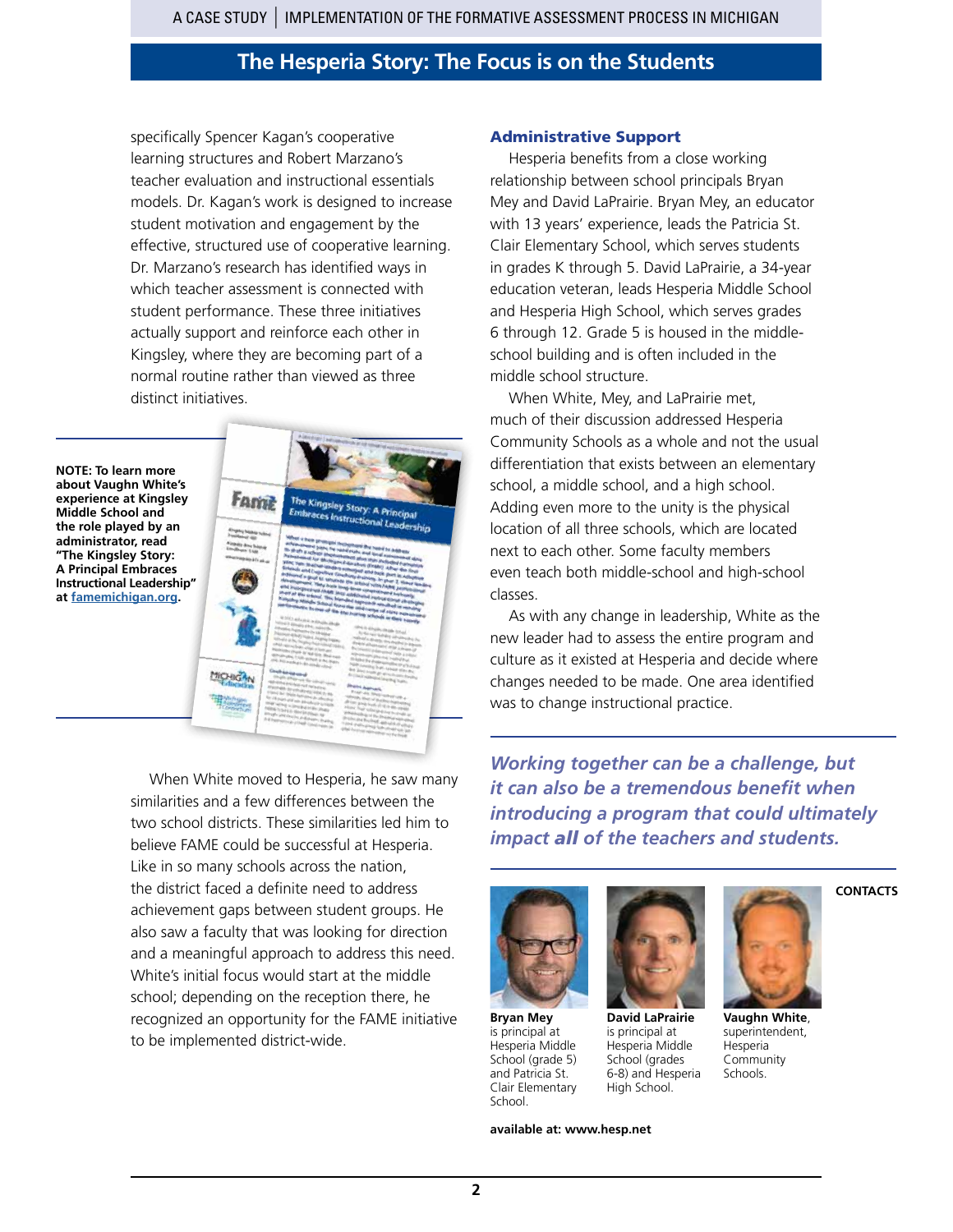When looking at various school initiatives, some key factors drove his decision.

White, Mey, and LaPrairie focused heavily on what research says about what works, what doesn't work, best practices, and what would be a good fit for Hesperia. Often the introduction of a new initiative means the end of other programs. This can lead to frustration as educators feel like they are in situation of continuous flux. In Hesperia, the leaders wanted an initiative that would fit and support some of the good work already taking place. They wanted to avoid adding another layer of work, and instead design an initiative that would become part of the existing fabric of professional development, positively impacting teacher instruction and student achievement.

*"Research and data have started this process. We've looked at Hattie and Marzano, and we have identified our challenges. The question is 'What is the one thing which will have the greatest impact on our student's learning?'"* 

> *— Vaughn White, Hesperia Community Schools superintendent*

Based on his prior experiences, White felt FAME would be an excellent fit. FAME's research base and its emphasis on allowing teachers to learn about the formative assessment process and engaging students as responsible participants in their learning all were important factors in his decision.

"FAME itself sets up the structure," White said. "You have the kick-off to get everybody on board. You set up your teams, and you develop your leadership. You have the Adaptive School and Cognitive Coaching to support the leadership and it propels you through…it's an inclusive learning process."

#### District Approach

The first year, the administrators decided to take small steps by establishing only one Learning Team. Over time, FAME researchers have found



L-R: **Deb Claeys**, middle-school social studies teacher (25 years in education); **Justin Zeerip**, middle-school mathematics teacher, (7 years in education); **Audrey Fosburg**, middle-school special education teacher (23 years in education); **Vince Grodus**, high-school ELA teacher (35 years in education); **Melissa Baker**, high-school math teacher (10 years in education). Even though they teach different disciplines, these FAME Coaches deal with many of the same students and have an opportunity to work closely with each other at Hesperia Community Schools.

many schools/districts start modestly. They form one Learning Team and use it as a gauge to measure how it might be received throughout the school or district. What often happens is the local FAME participants, the students, and FAME program leaders encourage others to be involved. This is the approach that was used in Kingsley, and it would be the approach used in Hesperia.

The very first FAME Learning Team at Hesperia included the two principals, three middleschool classroom teachers and one high-school classroom teacher. Teachers Deb Claeys, Audrey Fosburg, Melissa Baker, and Justin Zeerip brought to the team many years of education experience; by the 2018-2019 school year, they were threeyear veterans of FAME.

#### How it works

One important feature of FAME is the training provided by the Michigan Department of Education. White and his team attended a FAME Launching into Learning session, which annually offers Learning Teams the opportunity to collaborate and share with each other. The Coach is part of the Learning Team, and all are considered "students" who are learning about the formative assessment process together.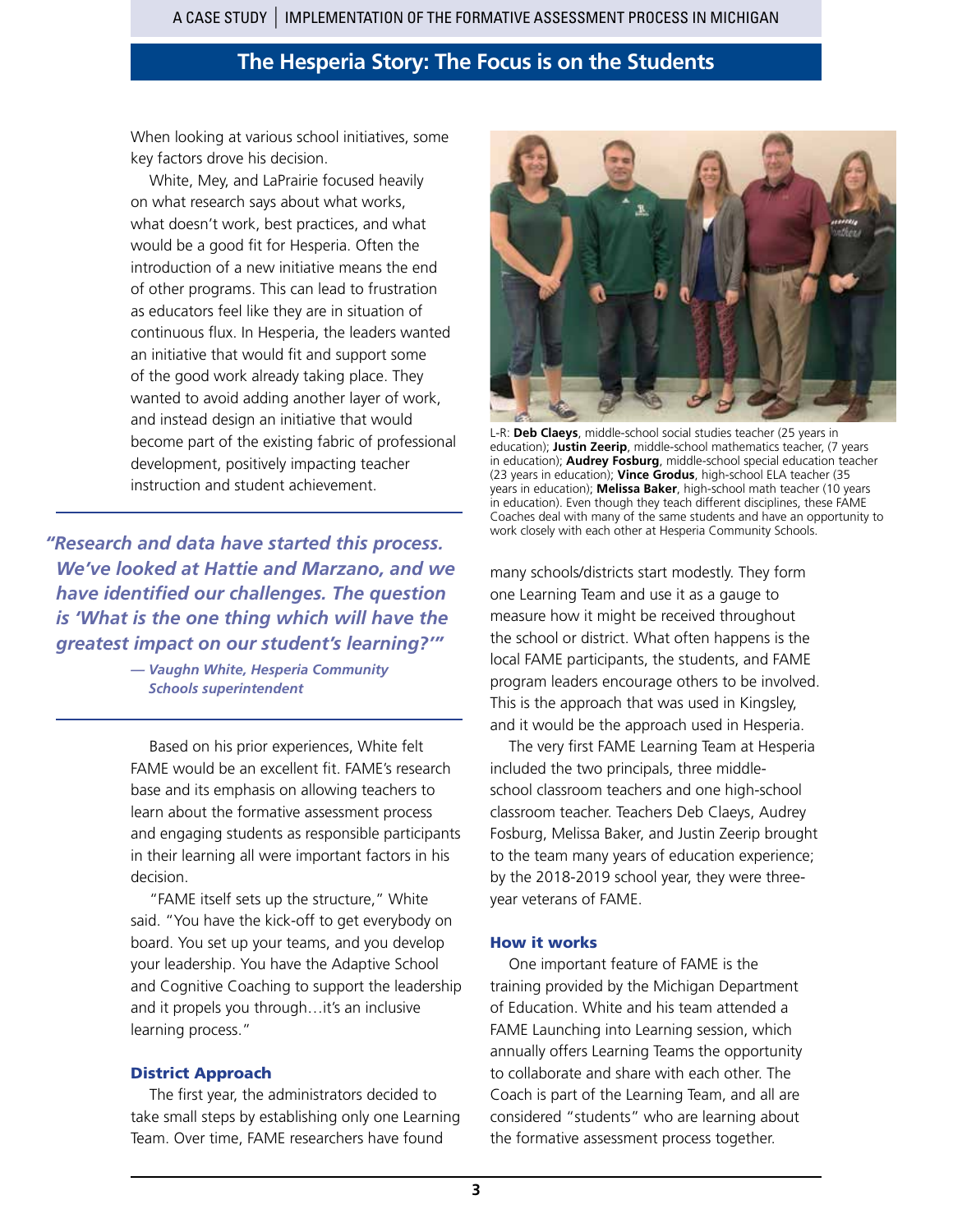At a Launch, educators are encouraged to share their ideas and their experiences with each other. The desire is to create an environment of trust. Participants are encouraged to become comfortable sharing their thoughts and practices with other members of the team. They are also encouraged to offer and receive feedback, for it is only through reflection and discussion that teachers can make meaningful changes in their classrooms. This process is to be continued through the rest of the school year during Learning Team meetings.

For many first-year teams, most work focuses on becoming familiar with the FAME Components and Elements. The FAME Components and Elements form the foundation of the program, introducing the formative assessment as a process with five distinct components further divided into 13 elements. For many, this can be somewhat overwhelming; however, the FAME Learning Team, as facilitated by the Coach, determines how they will proceed.

#### **The Formative Assessment Process**

Formative Assessment Guiding Qustions: Where are we going? What does the student understand now? How do we get to the learning target?



At the Launch, many Learning Team members come to realize they have some familiarity with the Components and/or Elements. The major difference, however, is understanding how the Components and Elements work together and support each other, creating the formative assessment process. Participants also realize that, while they may refer to some of the Components or Elements, they are not taking a pre-planned and intentional approach. By establishing a base of understanding and exploring each Component and Element, teachers are able to incorporate the process so that it becomes a seamless and integrated part of their instruction and student learning. They truly adopt the formative assessment *process*.

Decisions about which initiatives and programs to incorporate in Hesperia are made by the administrators with input from teachers. As previously noted, looking at the research and data is an important first step. They also consider how new elements fit into their school and faculty and with other ongoing initiatives.

"Staff buy-in is important," David LaPrairie said. "So much of having staff buy-in is how you do it, how you roll or lay things out. We take strategic steps, not just to go slow, but to do them in step with instructional staff. We're sharing with them…so we ask, 'How is it going? Do you feel this would be a good thing to take on?' There have been green lights on all."

It was important for the first year of FAME implementation to be a success, and for that success to become the driving force to expand to the rest of the middle school. While sustaining and expanding FAME was important, the most critical consideration would be the impact of using the formative assessment process in participants' classrooms. Teachers needed to believe their hard work and study would have the intended outcomes.

At the conclusion of their first year of study and practice, the decision was made to expand FAME at the middle school. The first-year Learning Team members would become the Coaches for the new Learning Teams, which would be led by pairs of Coaches who would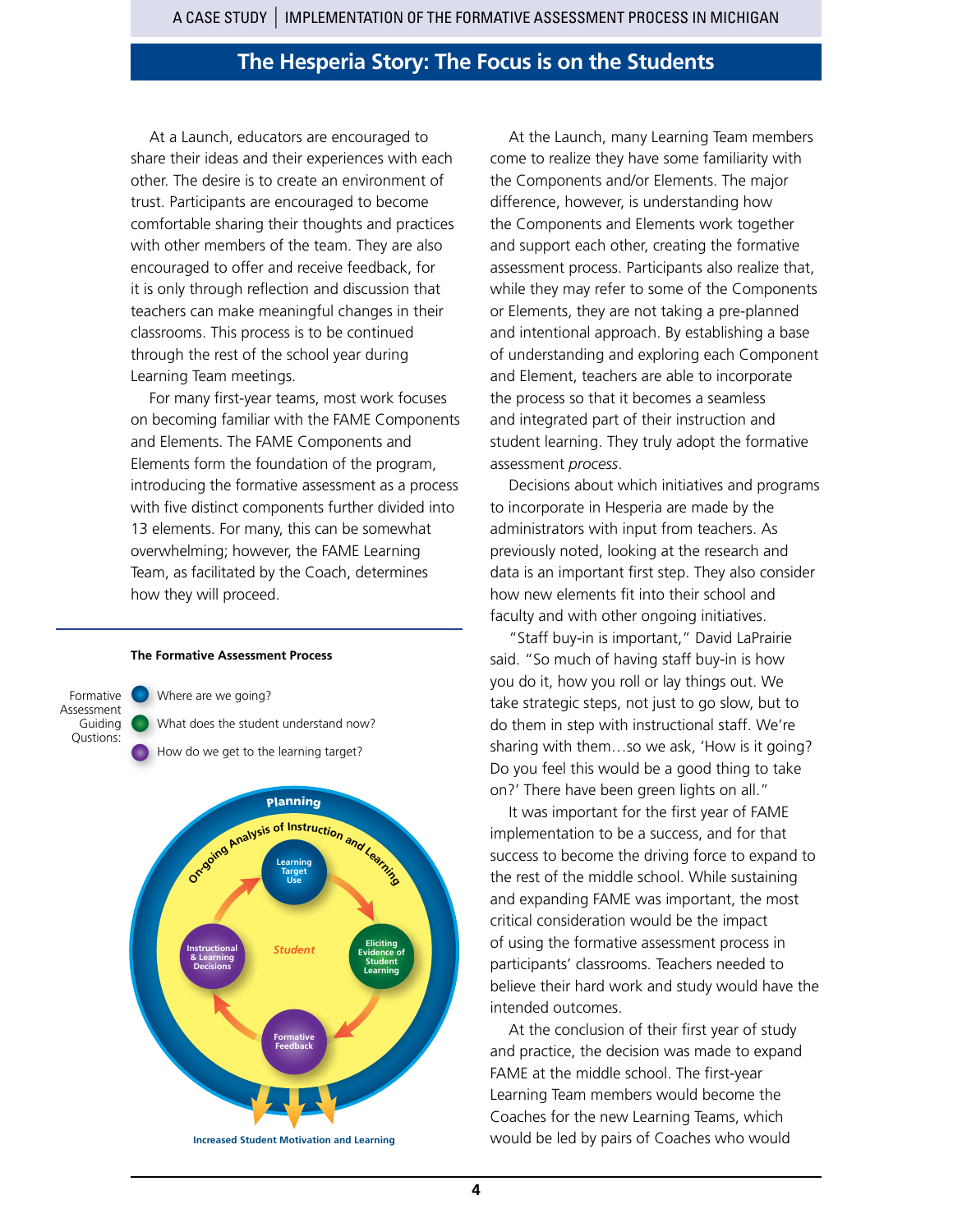

Each year, new Learning Teams attended the FAME Launching into Learning along with their Coaches.

co-facilitate the new teams. This additional level of support for Coaches would help them share the load of facilitation as they continued to learn about formative assessment with their new Learning Teams.

The FAME participants' second year (first as a Coach) was similar to their first year on the Team. They began by looking at formative assessment as a process. The new Coaches were brought together to share their experiences being a new Coach of a new Learning Team.

#### Progress status

Based on the experiences in years one and two, participants added two new Learning Teams and Coaches, for a total of five teams in the program's third year. By the start of the 2018-19 school year, almost every middle-school and high-school teacher participated on a FAME Learning Team, and each team was proceeding at its own pace.

As the FAME Coaches reflect on their Coaching experiences, they report slow and steady progress. They describe two different audiences when they look at their work in FAME to date.

The first audience is the other teachers who make up their Learning Teams. The goal for Learning Team meetings is for participants to learn about the different Components from the FAME resources and from their own experiences. As noted above, one advantage is that many of the teachers already use some of the Components and Elements being studied. They do, however, come to realize they need to be more purposeful and intentional in how they plan, incorporate, and use the information provided by the students.

The second primary audience is the students. As with teachers, there are certain parts of the formative assessment process with which students are familiar; however, there are other areas in which more work is needed. Students readily understand the importance of knowing the learning targets, but they often struggle with self-assessment. They find it difficult to selfassess in a way that provides direction on how to improve. The more teachers become comfortable in using the formative assessment process, the more students will see the benefits.

Deb, Justin, Audrey, and Melissa—along with their Learning Teams—are able to focus even more on classroom practice. New Coaches and Learning Teams work on establishing a foundation of learning about the formative assessment process. Vincent Grodus, one of the new Coaches, believes that he and his Team will need to 'lean on" the existing teams for support and guidance. This is an ongoing process, as Hesperia supports the multi-year FAME commitment and the continuing support of other district initiatives on the way to making meaningful change.

**5**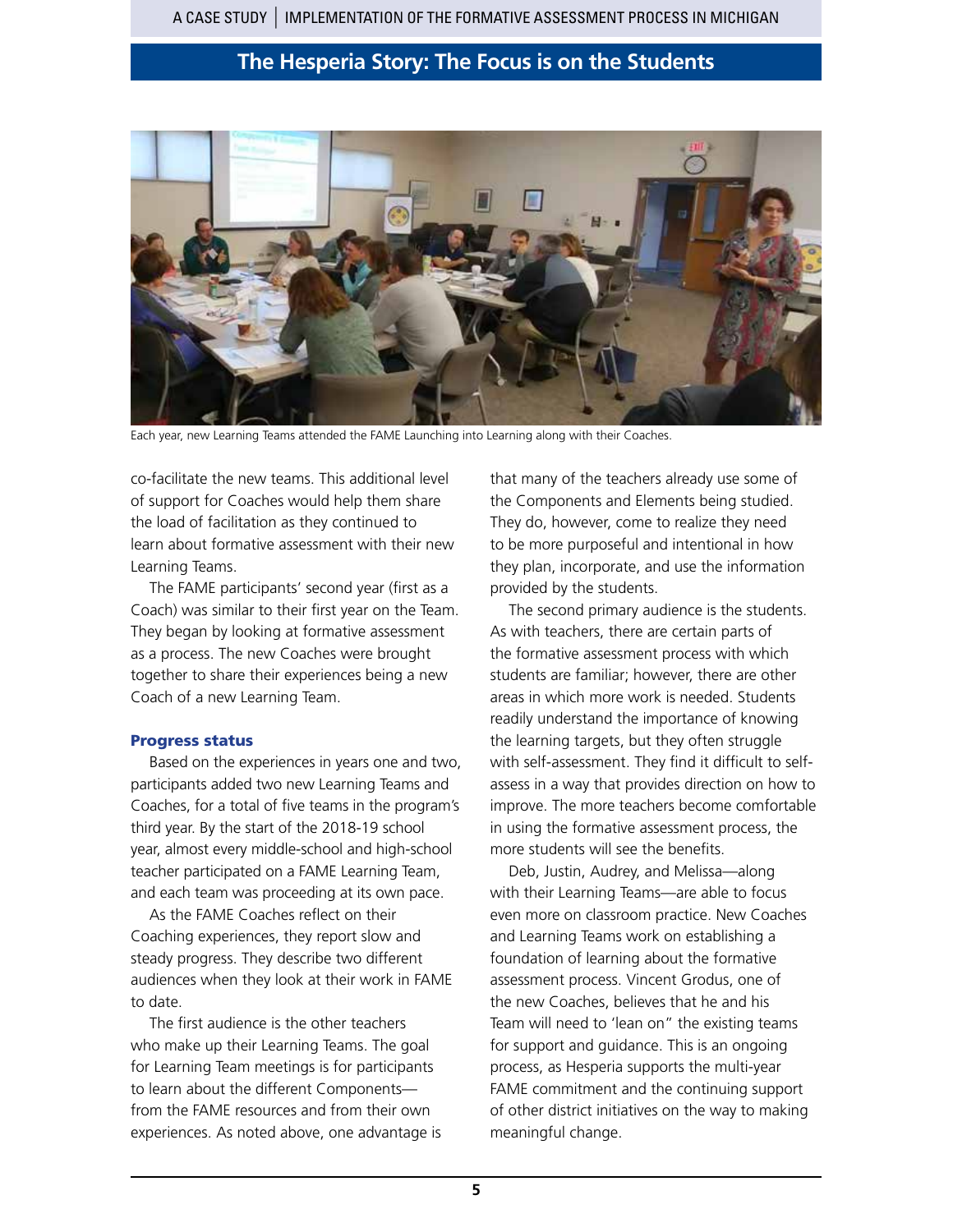"This is a perpetual cycle of best practices," Bryan Mey said. "Schools that do those handful of things really, really well, and they continue to do them year after year, those are the schools that really move the needle."

#### Future plans

White, Mey, and LaPrairie continue to provide support as instructional leaders, but they also want to give the Learning Teams space. The continuation of FAME is not their decision alone; rather it will be based on how Learning Teams determine the extent of their own learning, how it affects classroom instruction, and the impact it has on students. They know this commitment takes time and hard work. They also know it gives their students the opportunity to succeed.

White was asked by a teacher, "When do I know I'm at the top of my teaching career?" His response: "You will know you're at the top when you look at each student in your classroom and you know, before they take the summative assessment, how they are going to score."

As shared at the beginning, the mission statement of Hesperia Community Schools is to provide students an education that prepares them for the future. It is this combination of instructional leadership, dedicated teachers, and engaged students that will allow Hesperia to achieve this mission. FAME and the formative assessment process are an integral part of this commitment.

#### RELATED LINKS

The following video segments help illustrate selected FAME experiences in Hesperia.

- Hesperia Administrators Talk About FAME <https://vimeo.com/310174069/0cd0ca6fe0>
- Hesperia Administrators Talk About FAME and Other Initiatives <https://vimeo.com/290740007/8463aaa8c6>
- Hesperia Coaches Reflect Back on Their First Year as FAME Coaches <https://vimeo.com/290743163/08a84ad0e8>
- Hesperia Coaches Share Their Expectations for This Year <https://vimeo.com/290744243/4095aed981>

### QUESTIONS FOR REFLECTION

- How might a school and/or district support the wider use of the formative assessment process by classroom teachers?
- What type of support from administrators and district offices is needed to promote such collaborative practices?
- How might faculties of school(s) work together to provide the needed support to learn about and to use formative assessment practices with their students?

### About FAME Case Studies

The FAME Research and Development Team members **Denny Chandler**, **Tara Kintz**, and **John Lane**, led by **Ed Roeber**, connect FAME participants to best practice and a growing set of formative assessment resources. They gather detailed information on FAME approaches with the potential to be replicated in districts across

Michigan. The FAME Project will share these stories through online resources, publications and media platforms. **To inquire about how your FAME Learning Team can be featured in a future case study, contact dtchandler@fuse.net**.

Editor: Linda Wacyk, Communications Management – Michigan Assessment Consortium; lwacyk@michiganassessmentconsortium.org